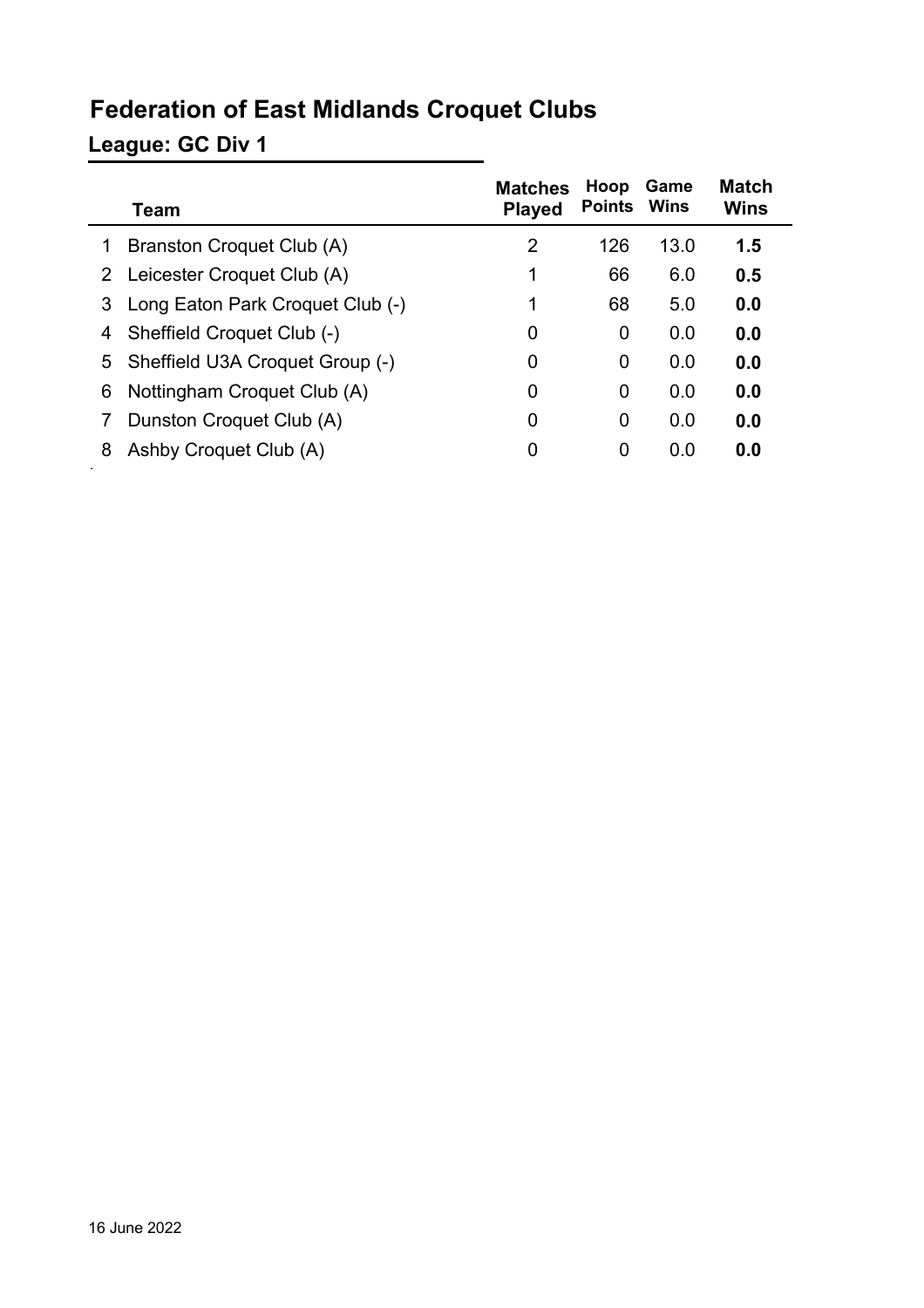# **Federation of East Midlands Croquet Clubs**

C false in the control of the control of the control of the control of the control of the control of the control of the control of the control of the control of the control of the control of the control of the control of t

#### **League: GC Div 2**

|                       | Team                          | <b>Matches</b><br><b>Played</b> | Hoop<br><b>Points</b> | Game<br>Wins | <b>Match</b><br>Wins |
|-----------------------|-------------------------------|---------------------------------|-----------------------|--------------|----------------------|
| $\mathbf 1$           | Woodhall Spa Croquet Club (-) | 3                               | 222                   | 27.0         | 3.0                  |
| $\mathbf{2}^{\prime}$ | Bakewell Croquet Club (A)     | 2                               | 142                   | 16.0         | 1.0                  |
| 3                     | Ashby Croquet Club (B)        | 2                               | 129                   | 8.0          | 1.0                  |
| 4                     | Branston Croquet Club (B)     | 2                               | 113                   | 10.0         | 0.5                  |
| 5                     | Nottingham Croquet Club (B)   | 1                               | 70                    | 6.0          | 0.5                  |
| 6                     | Leicester Croquet Club (B)    | 1                               | 69                    | 4.0          | 0.0                  |
|                       | Gainsborough Croquet Club (-) | 1                               | 46                    | 1.0          | 0.0                  |
| 8                     | Darley Dale Croquet Club (A)  | 0                               | 0                     | 0.0          | 0.0                  |